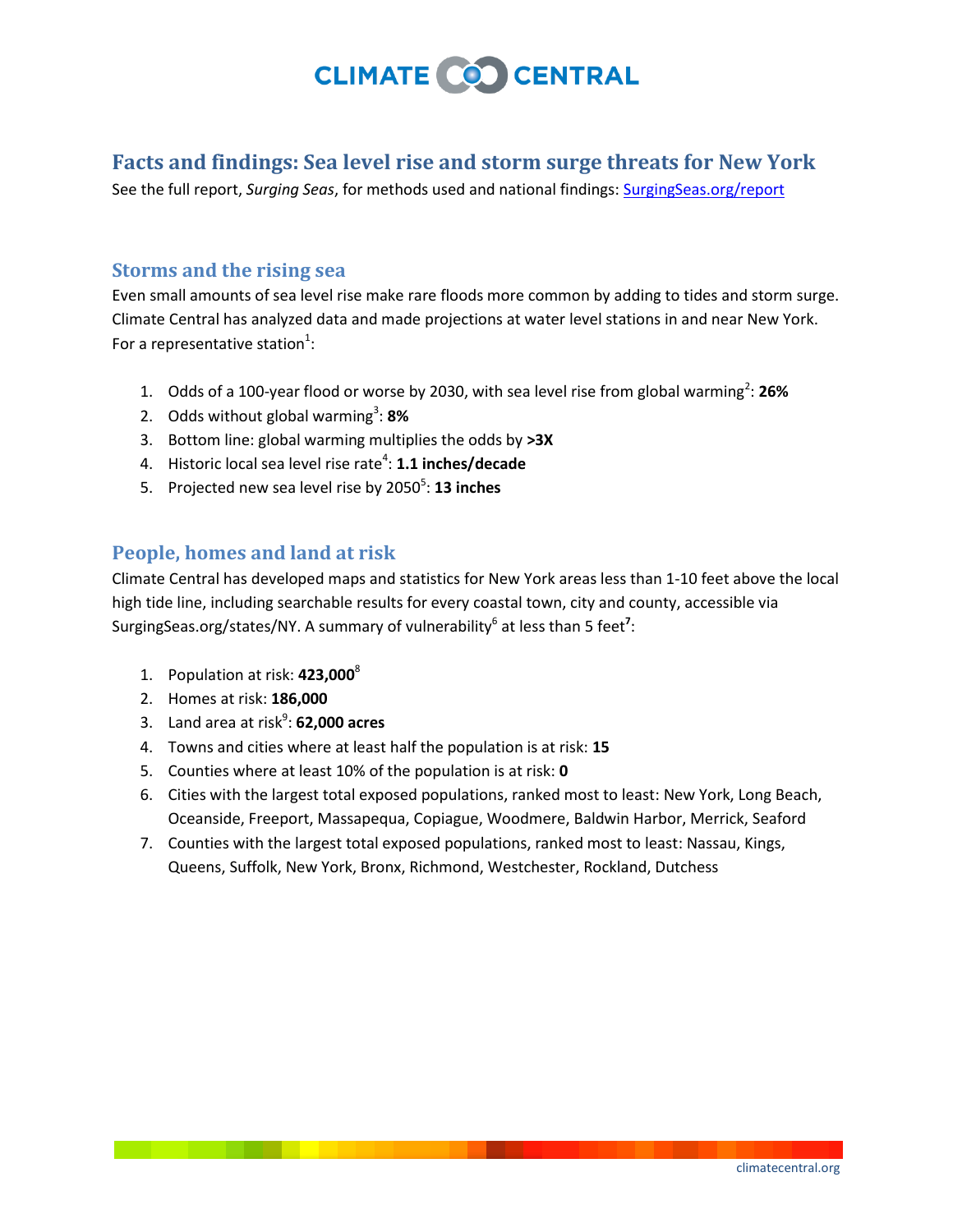## **CLIMATE COO CENTRAL**

### **Special considerations for New York**

- 1. The NY metro area hosts the nation's highest-density populations vulnerable to sea level rise.
- 2. The funnel shape of New York Harbor has the potential to magnify storm surges already supplemented by sea level rise, threatening widespread areas of New York City.
- 3. Large areas of Long Island are low and flat. Vulnerability also extends far up the Hudson River.

### **Impacts already happening**

1. Two storms since 1990 have caused coastal flooding within 1-2 feet of levels with potential for major damage and loss of life, and within 3 feet of most metro area tunnel entrance heights.

### **Preparations already underway**

- 1. [Sea Level Rise Task Force Report](http://www.dec.ny.gov/energy/67778.html)
- 2. [Vision 2020: New York City Comprehensive Waterfront Plan](http://www.nyc.gov/html/dcp/pdf/cwp/vision2020/chapter3_goal8.pdf)
- 3. [Local Land Use Response to Sea Level Rise](http://www.csc.noaa.gov/digitalcoast/inundation/_pdf/Pace_Final_Report.pdf) (New York focus)

### **Table: Sea level and high water projections throughout New York**

Sea level rise projections take into account global and local effects, and vary by site due to differences in local effects, most importantly different rates of sinking or rising land. Scenarios without global warming remove only global effects, both historical and projected. Differences in storm surge patterns and sea level projections together lead to different flood level exceedance odds in different places.

|                                    | Reference<br>$100$ -year<br>flood level<br>(feet) $2$ | <b>Odds of exceeding</b><br>reference flood<br>level by 2030 |                                           | <b>Measured historic</b><br>sea level rise <sup>4</sup> |                     | Projected<br>sea level rise<br>by $2050^5$ |              |
|------------------------------------|-------------------------------------------------------|--------------------------------------------------------------|-------------------------------------------|---------------------------------------------------------|---------------------|--------------------------------------------|--------------|
| <b>Water level station</b>         |                                                       | With<br>global<br>warming <sup>2</sup>                       | Without<br>global<br>warming <sup>3</sup> | <b>Inches</b><br>rise                                   | Period of<br>record | Inches rise<br>2009-2050                   | 90%<br>range |
| Bridgeport - Bridgeport Harbor, CT | 5.6                                                   | 23%                                                          | 9%                                        | 4                                                       | 1964-2006           | 12                                         | $5 - 22$     |
| Montauk - Fort Pond Bay            | 4.2                                                   | 36%                                                          | 4%                                        |                                                         | 1947-2006           | 13                                         | $6 - 23$     |
| The Battery - New York Harbor      | 5.2                                                   | 26%                                                          | 8%                                        | 16                                                      | 1856-2006           | 13                                         | $6 - 23$     |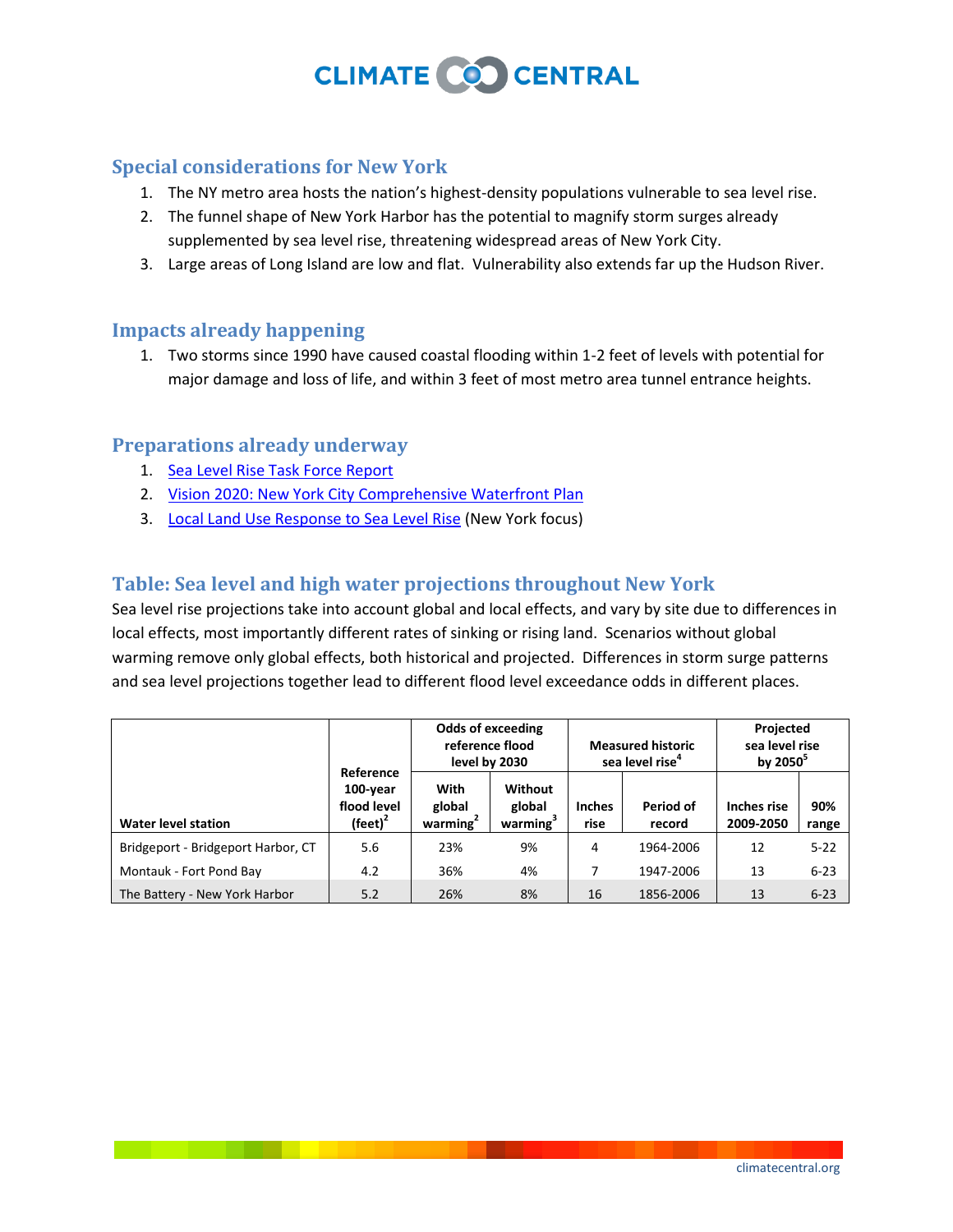# **CLIMATE COO CENTRAL**



**Figure 1.** Odds of reference 100-year floods<sup>2</sup> when factoring in sea level rise from global warming, versus when not. See Table for state source data.

### **Limitations**

All values presented here are best estimates based on Climate Central's peer-reviewed analysis. Actual values may vary. For discussion of methods, assumptions and limitations, see the full report *[Surging](http://surgingseas.org/report)  [Seas](http://surgingseas.org/report)* and its citations.

### **Licensing**

You may republish this fact sheet and/or its tables and graphics online, in their original form, provided you cite Climate Central and provide a link to [sealevel.climatecentral.org.](file:///Y:/SLR/report/fact%20sheets/sealevel.climatecentral.org) You must seek prior permission for print republication. You may also not sell or edit our content without permission. Contact us with questions or for permissions at [republish@climatecentral.org.](mailto:republish@climatecentral.org) For more detailed information on our policy, see [http://www.climatecentral.org/about/republish-our-content.](http://www.climatecentral.org/about/republish-our-content)

### **About Climate Central**

Climate Central is an independent, non-profit journalism and research organization. For more information, visit [climatecentral.org/about.](climatecentral.org/about)